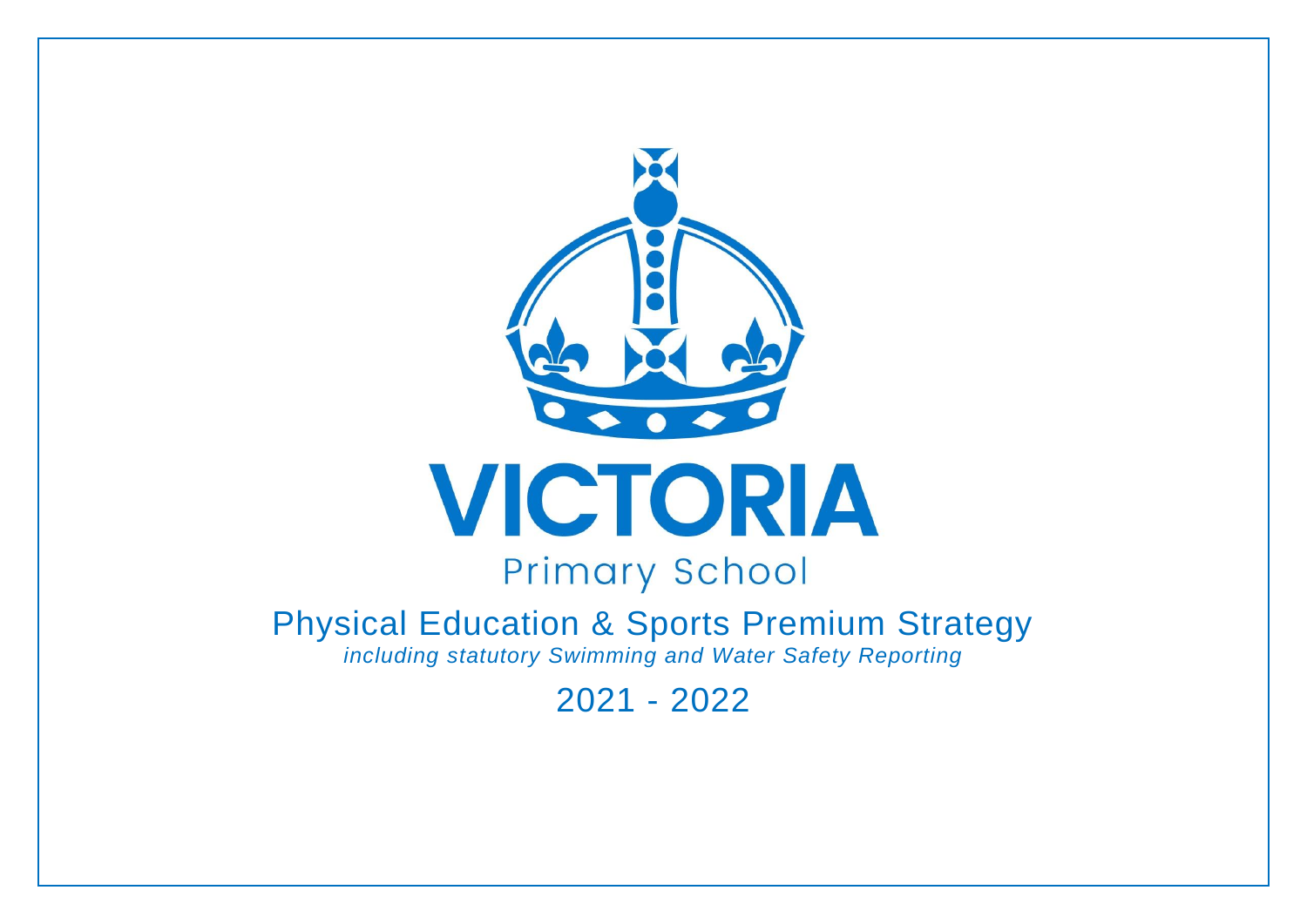## **Schools must use the funding to make additional and sustainable improvements to the quality of PE and sport you offer.**

#### **This means that you should use the premium to:**

- develop or add to the PE and sport activities that your school already offers
- build capacity and capability within the school to ensure that improvements made now will benefit pupils joining the school in future years

#### **There are 5 key indicators that schools should expect to see improvement across:**

- the engagement of all pupils in regular physical activity the Chief Medical Officer guidelines recommend that all children and young people aged 5 to 18 engage in at least 60 minutes of physical activity a day, of which 30 minutes should be in school
- the profile of PE and sport is raised across the school as a tool for whole-school improvement
- increased confidence, knowledge and skills of all staff in teaching PE and sport
- broader experience of a range of sports and activities offered to all pupils
- increased participation in competitive sport

### **For example, you can use your funding to:**

- provide staff with professional development, mentoring, training and resources to help them teach PE and sport more effectively
- hire qualified sports coaches to work with teachers to enhance or extend current opportunities
- introduce new sports, dance or other activities to encourage more pupils to take up sport and physical activities
- support and involve the least active children by providing targeted activities, and running or extending school sports and holiday clubs
- enter or run more sport competitions
- partner with other schools to run sports activities and clubs
- increase pupils' participation in the School Games
- encourage pupils to take on leadership or volunteer roles that support sport and physical activity within the school
- provide additional swimming provision targeted to pupils not able to meet the swimming requirements of the national curriculum
- embed physical activity into the school day through active travel to and from school, active playgrounds and active teaching

## **You should not use your funding to:**

- employ coaches or specialist teachers to cover planning preparation and assessment (PPA) arrangements these should come out of your core staffing budgets
- teach the minimum requirements of the national curriculum including those specified for swimming (or, in the case of academies and free schools, to teach your existing PE curriculum)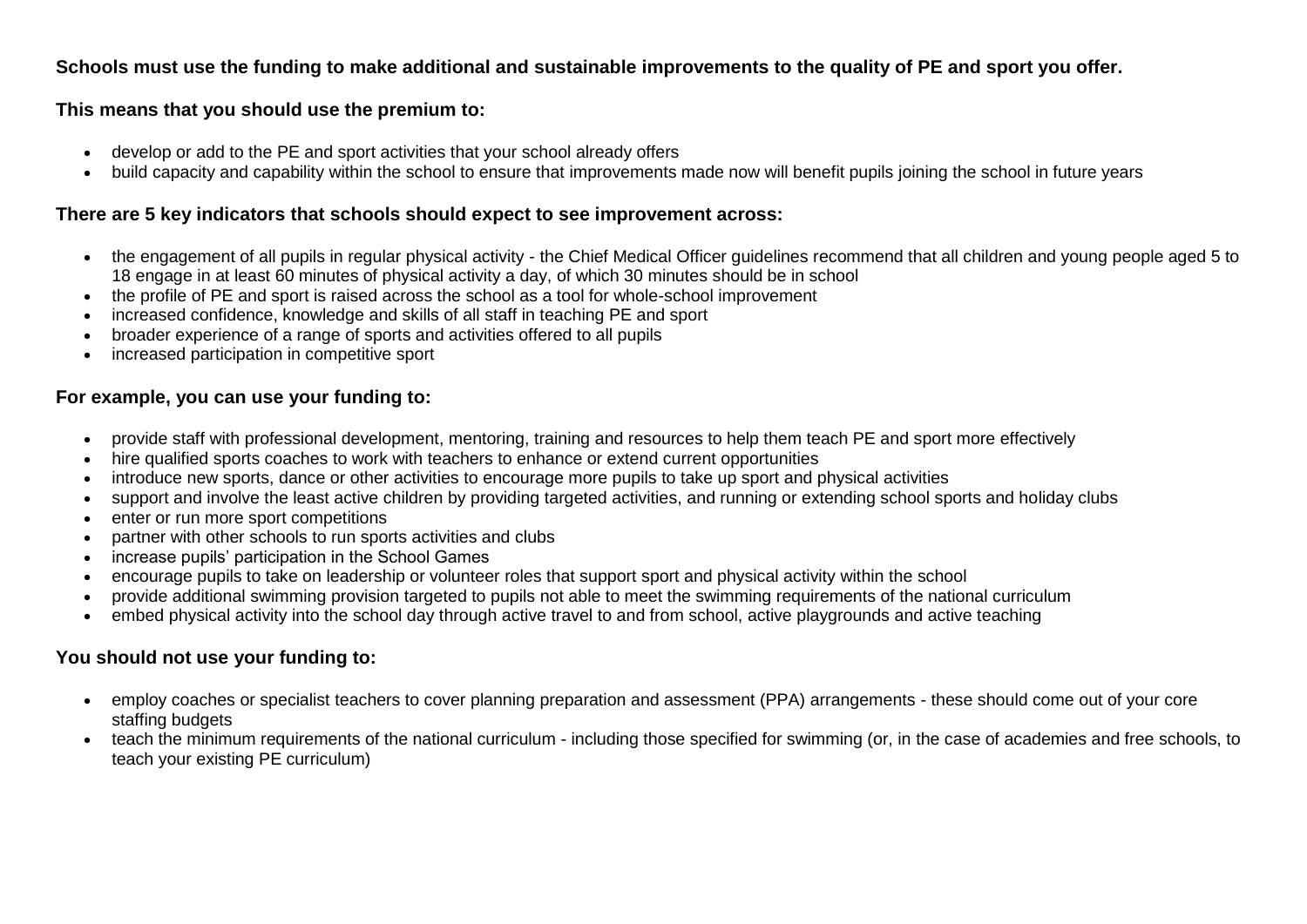| Key achievements to date:                                                                                                                                                                       | Areas for further improvement and baseline evidence of need:                                             |
|-------------------------------------------------------------------------------------------------------------------------------------------------------------------------------------------------|----------------------------------------------------------------------------------------------------------|
| Securing Commando Joe to improve adventurous activities teaching.                                                                                                                               | Teachers to deliver Commando Joe adventurous activities using their online<br>program scheme of lessons. |
| Securing Nottingham Gymnastics to improve gymnastic teaching                                                                                                                                    |                                                                                                          |
|                                                                                                                                                                                                 | To enhance effective teaching of dance and gymnastics                                                    |
| Participating in competitions and events.                                                                                                                                                       |                                                                                                          |
| Ensuring there is sufficient equipment to enable effective teaching of PE.                                                                                                                      | To enter more competitions and events for children to be participating in PE at<br>all levels.           |
| PE specialist increasing the overall progress in PE and raising standards of<br>effective teaching.                                                                                             | To increase the number of children who can swim the distance of 25m<br>confidently.                      |
| Public Health England statistics show that Victoria Y6 pupils' weight is<br>statistically similar to the national average and overweight levels are 2% below<br>the Nottingham City LA Average. |                                                                                                          |

| Meeting national curriculum requirements for swimming and water safety                                                                                                                                                         |            |  |  |  |  |
|--------------------------------------------------------------------------------------------------------------------------------------------------------------------------------------------------------------------------------|------------|--|--|--|--|
| What percentage of your Year 6 pupils could swim competently, confidently and proficiently over a distance of at least<br>25 metres when they left your primary school at the end of last academic year?                       | 44% (2021) |  |  |  |  |
| What percentage of your Year 6 pupils could use a range of strokes effectively [for example, front crawl,<br>backstroke and breaststroke] when they left your primary school at the end of last academic year?                 | 37% (2021) |  |  |  |  |
| What percentage of your Year 6 pupils could perform safe self-rescue in different water-based situations when<br>they left your primary school at the end of last academic year?                                               | 22% (2021) |  |  |  |  |
| Schools can choose to use the Primary PE and Sport Premium to provide additional provision for swimming but this<br>must be for activity over and above the national curriculum requirements. Is the Premium used in this way? | <b>Yes</b> |  |  |  |  |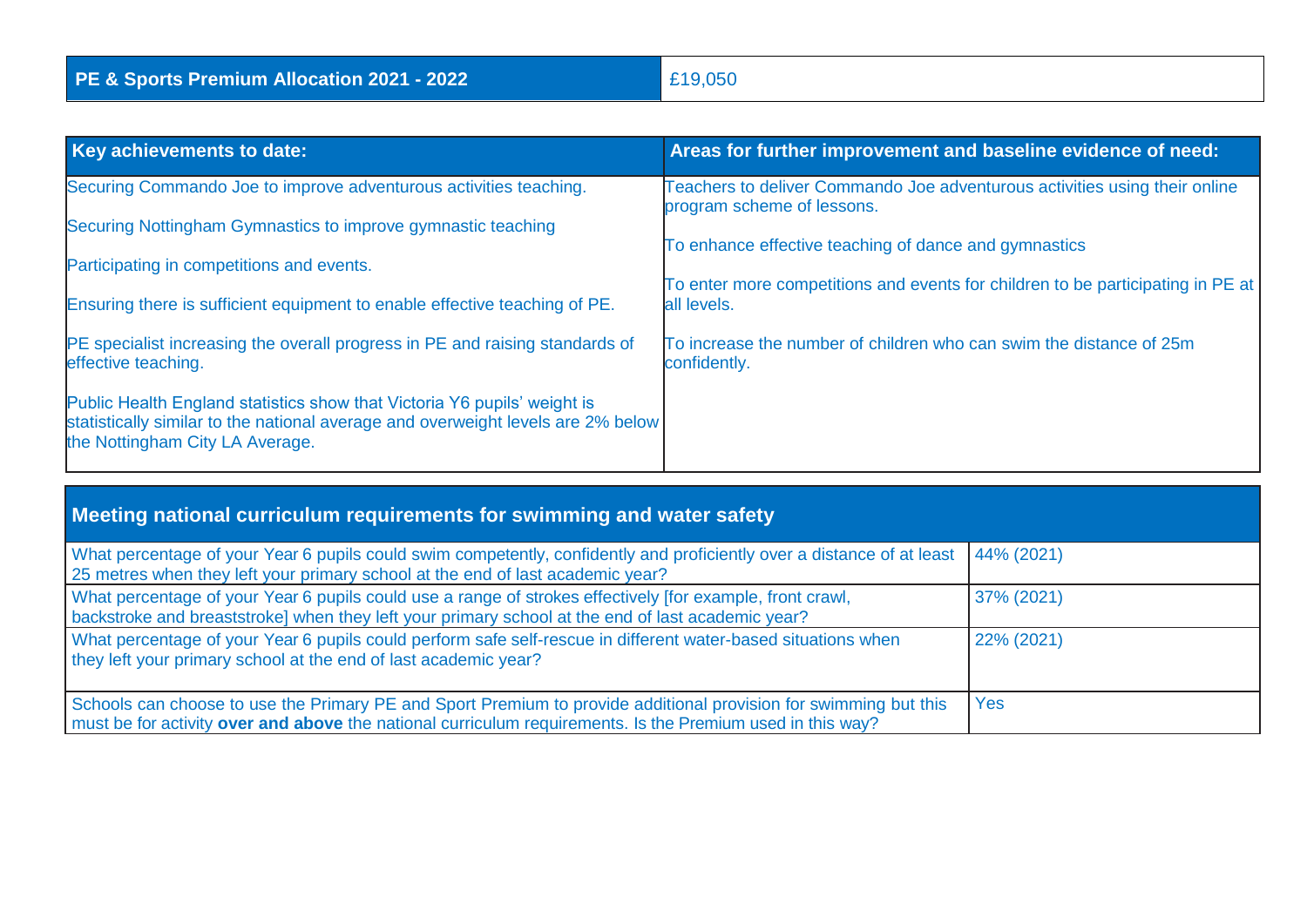| Key indicator 1: The engagement of all pupils in regular physical activity - Chief Medical Officer guidelines<br>recommend that primary school children undertake at least 30 minutes of physical activity a day in school | Percentage of total<br>allocation:                                                          |                              |                                                                                                                          |                                                                    |
|----------------------------------------------------------------------------------------------------------------------------------------------------------------------------------------------------------------------------|---------------------------------------------------------------------------------------------|------------------------------|--------------------------------------------------------------------------------------------------------------------------|--------------------------------------------------------------------|
|                                                                                                                                                                                                                            | 6%                                                                                          |                              |                                                                                                                          |                                                                    |
| School focus with clarity on<br>intended impact on pupils:                                                                                                                                                                 | Actions to achieve:                                                                         | <b>Funding</b><br>allocated: | Evidence and impact:                                                                                                     | Sustainability and<br>suggested next steps:                        |
| Pupils engage in physical activity<br>at lunch times                                                                                                                                                                       | Specialist sports coach supports<br>children's play during lunch break<br>30 minutes weekly | £1077                        | Pupils play physically active<br>games independently leading<br>to healthy habits for life.                              | To continue to employ a<br>specialist coach.                       |
| Key indicator 2: The profile of PE and sport being raised across the school as a tool for whole school<br>improvement                                                                                                      | Percentage of total<br>allocation:                                                          |                              |                                                                                                                          |                                                                    |
|                                                                                                                                                                                                                            |                                                                                             |                              |                                                                                                                          | 14%                                                                |
| School focus with clarity on<br>intended impact on pupils:                                                                                                                                                                 | Actions to achieve:                                                                         | <b>Funding</b><br>allocated: | Evidence and impact:                                                                                                     | Sustainability and<br>suggested next steps:                        |
| <b>KS2 Pupils with high ability in</b><br><b>Games further develop skills in</b><br>competitive sport                                                                                                                      | Specialist coach delivers weekly<br>after school football club                              | £1077                        | More able pupils identified and To continue with football<br>appropriate challenge received after school club next year. |                                                                    |
| Pupils with high ability in<br><b>Gymnastics further develop skills</b>                                                                                                                                                    | Specialist coach delivers weekly<br>after school gymnastics club                            | £780                         |                                                                                                                          | To assess the impact over<br>time during year 2 of the<br>strategy |
| Pupils with high ability in Dance<br>further develop skills                                                                                                                                                                | Specialist coach delivers weekly<br>after school dance club                                 | £897                         |                                                                                                                          | To embed (year 1 of the<br>strategy)                               |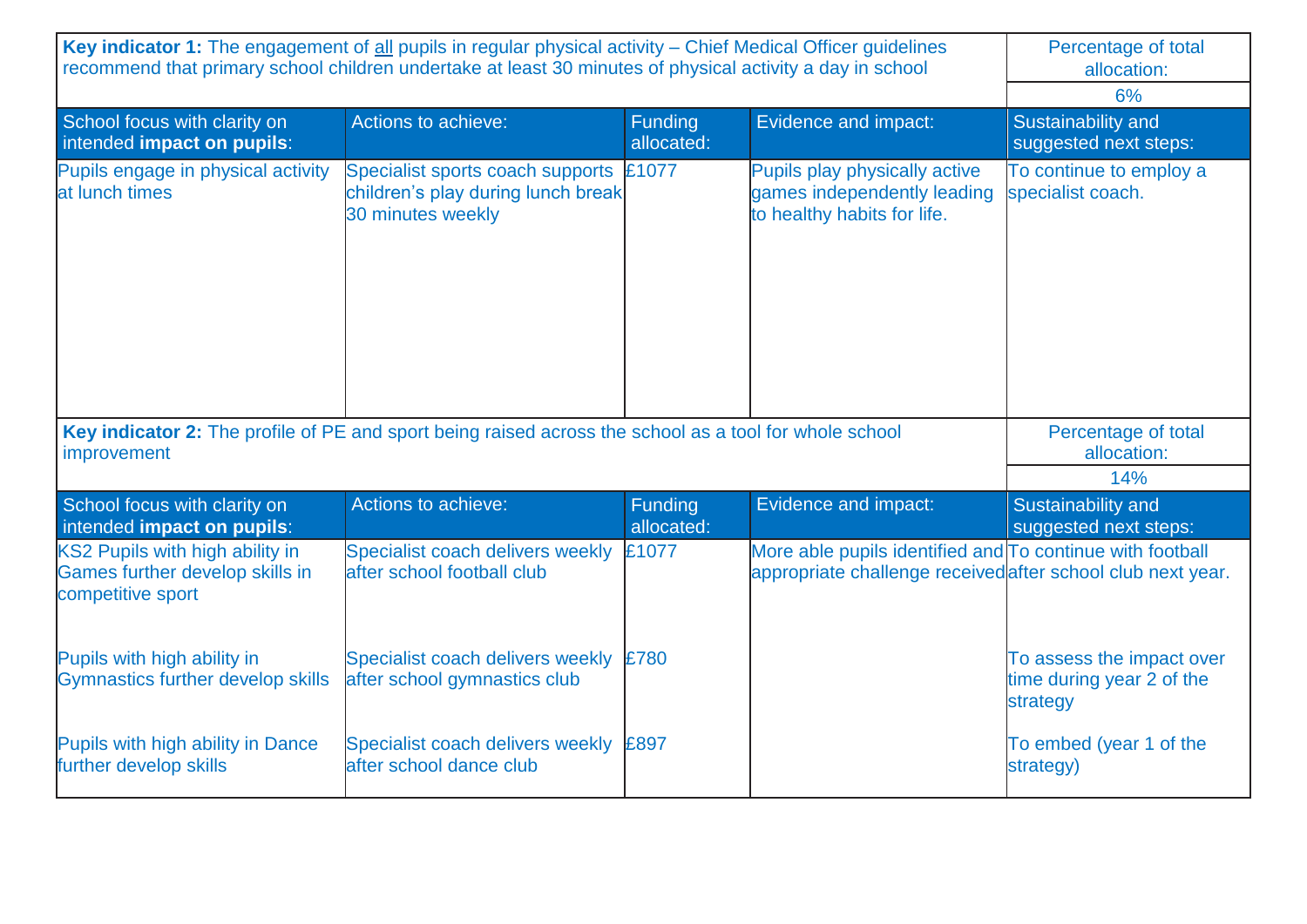| Key indicator 3: Increased confidence, knowledge and skills of all staff in teaching PE and sport                                                                         |                                                                                                                                                                      |                       |                                                                                                                                                                     | Percentage of total<br>allocation:<br>49%                                                                                                  |
|---------------------------------------------------------------------------------------------------------------------------------------------------------------------------|----------------------------------------------------------------------------------------------------------------------------------------------------------------------|-----------------------|---------------------------------------------------------------------------------------------------------------------------------------------------------------------|--------------------------------------------------------------------------------------------------------------------------------------------|
| School focus with clarity on<br>intended<br>impact on pupils:                                                                                                             | Actions to achieve:                                                                                                                                                  | Funding<br>allocated: | Evidence and impact:                                                                                                                                                | <b>Sustainability and</b><br>suggested<br>next steps:                                                                                      |
| <b>Teachers demonstrate</b><br>professional competence in<br><b>Sporting Games leading to high</b><br>levels of competence in pupils                                      | Specialist coach employed to<br>team teach with all class<br>teachers Year 1 to Year 6<br>(2x six week blocks per class<br>per year delivered in hourly<br>sessions) | £4,307                | Consistency of delivery in PE<br>and a continual overview of<br>progress across the whole<br>school.<br>Teachers enabled to teach high<br>quality PE independently. | To continue employing<br>specialist coach for teachers<br>to work alongside.                                                               |
| <b>Teachers demonstrate</b><br>professional competence in the<br>areas of Outdoor and Adventurous resources<br>Activity leading to high levels of<br>competence in pupils | Purchase of subscription to<br>Commando Joe online                                                                                                                   | £1,725                | <b>Commando Joe Pupil Survey</b><br>(Sept 18)                                                                                                                       | <b>Invested in Commando</b><br>Joe's equipment and online<br>planned scheme for<br>teachers to continue to<br>deliver sessions themselves. |
| <b>Teachers demonstrate</b><br>professional competence in the<br>area of Gymnastics leading to high teachers Year 1 to Year 6<br>levels of competence in pupils           | Specialist coach employed to<br>team teach with all class<br>(1x six week blocks per class<br>per year delivered in hourly<br>sessions)                              | £1,560                | Consistency of delivery in PE<br>and a continual overview of<br>progress across the whole<br>school.<br>Teachers enabled to teach high<br>quality PE independently. |                                                                                                                                            |
| <b>Teachers demonstrate</b><br>professional competence in the<br>area of dance leading to high<br>levels of competence in pupils                                          | Specialist coach employed to<br>team teach with all class<br>teachers Year 1 to Year 6<br>(1x six week blocks per class<br>per year delivered in hourly<br>sessions) | £1,794                | Consistency of delivery in PE<br>and a continual overview of<br>progress across the whole<br>school.<br>Teachers enabled to teach high<br>quality PE independently. |                                                                                                                                            |